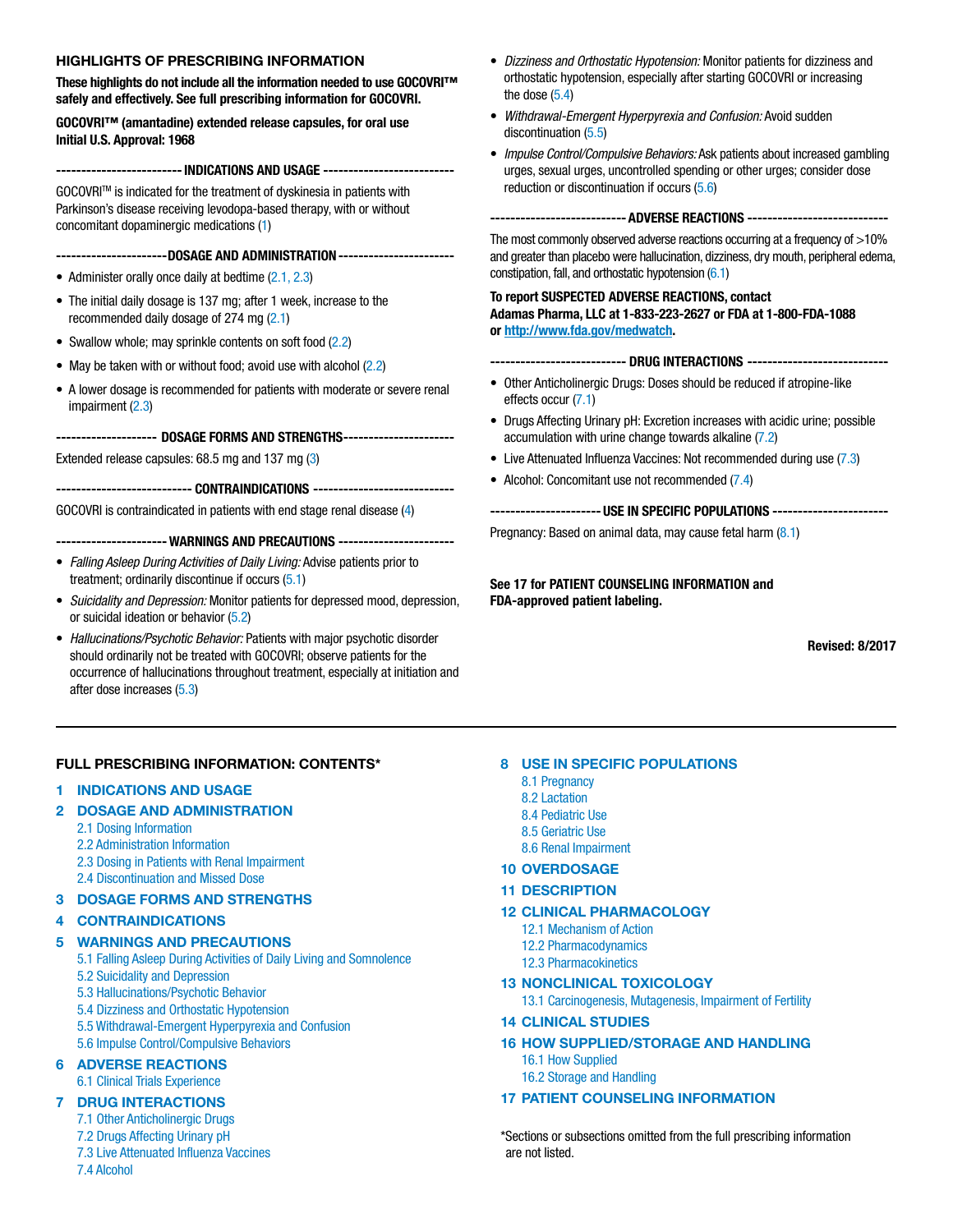# <span id="page-1-0"></span>FULL PRESCRIBING INFORMATION

# 1 INDICATIONS AND USAGE

GOCOVRI™ is indicated for the treatment of dyskinesia in patients with Parkinson's disease receiving levodopa-based therapy, with or without concomitant dopaminergic medications.

# 2 DOSAGE AND ADMINISTRATION

# 2.1 Dosing Information

The initial daily dosage of GOCOVRI is 137 mg, administered orally once daily at bedtime. After one week, increase to the recommended dosage of 274 mg (two 137 mg capsules) once daily at bedtime.

# 2.2 Administration Information

GOCOVRI should be swallowed whole. Do not crush, chew or divide capsules. If needed, GOCOVRI may be administered by carefully opening and sprinkling the entire contents on a small amount (teaspoonful) of soft food, such as applesauce. The drug/food mixture should be swallowed immediately without chewing. Do not store mixture for future use.

GOCOVRI can be taken with or without food [*see Clinical Pharmacology ([12.3](#page-6-0))*].

Concomitant use of GOCOVRI with alcohol is not recommended [*see Drug Interactions [\(7.4\)](#page-4-0)*].

It is recommended to avoid sudden discontinuation of GOCOVRI [*see Dosage and Administration (2.4)*].

# 2.3 Dosing in Patients with Renal Impairment

The initial and maximum recommended daily dosage of GOCOVRI for patients with renal impairment (creatinine clearance estimated by Modification of Diet in Renal Disease (MDRD) method) is provided below.

| <b>Creatinine Clearance</b>                                                        | <b>Dosage</b>                                                                                                                    |  |
|------------------------------------------------------------------------------------|----------------------------------------------------------------------------------------------------------------------------------|--|
| Mild renal impairment<br>(60 to 89 mL/min/1.73 m <sup>2</sup> )                    | Initial dosage: 137 mg once daily at bedtime. After one week, increase<br>to recommended dosage of 274 mg once daily at bedtime. |  |
| Moderate renal impairment<br>$(30 \text{ to } 59 \text{ mL/min}/1.73 \text{ m}^2)$ | Initial dosage: 68.5 mg once daily at bedtime                                                                                    |  |
|                                                                                    | Maximum recommended dosage: 137 mg once daily at bedtime <sup>1</sup>                                                            |  |
| Severe renal impairment<br>$(15 \text{ to } 29 \text{ mL/min}/1.73 \text{ m}^2)$   | 68.5 mg once daily at bedtime                                                                                                    |  |
| <b>End Stage Renal Disease</b><br>(below 15 mL/min/1.73 m <sup>2</sup> )           | Contraindicated                                                                                                                  |  |

<sup>1</sup> Increase, if needed, after one week of the initial dosage

#### 2.4 Discontinuation and Missed Dose

Rapid dose reduction or withdrawal of GOCOVRI may cause adverse reactions [*see Warnings and Precautions [\(5.5\)](#page-2-0)*]. Therefore, to stop GOCOVRI in patients who have been on the drug for more than 4 weeks, their dose should typically, if possible, be reduced by half for their final week of dosing.

If a dose of GOCOVRI is missed, the next dose should be taken as scheduled.

# 3 DOSAGE FORMS AND STRENGTHS

GOCOVRI is available as extended release capsules for oral administration. Each capsule contains 68.5 mg or 137 mg of amantadine.

The 68.5 mg capsule is a white opaque size #2 capsule, with black printing of 'ADAMAS' on front and '85' on back of the cap and three black bands printed on body of capsule.

The 137 mg capsule is a light blue opaque size #0 capsule, with black printing of 'ADAMAS' on front and '170' on back of the cap and three black bands printed on body of capsule.

# 4 CONTRAINDICATIONS

GOCOVRI is contraindicated in patients with end stage renal disease (ie., creatinine clearance below 15 mL/min/1.73 m2 ) [*see Clinical Pharmacology [\(12.3\)](#page-6-0)*].

# 5 WARNINGS AND PRECAUTIONS

#### 5.1 Falling Asleep During Activities of Daily Living and Somnolence

Patients treated for Parkinson's disease have reported falling asleep while engaged in activities of daily living, including the operation of motor vehicles, which sometimes has resulted in accidents. Patients may not perceive warning signs, such as excessive drowsiness, or they may report feeling alert immediately prior to the event. In controlled clinical trials, somnolence and fatigue were reported as adverse reactions in 4% of patients treated with GOCOVRI 274 mg and 1% for placebo.

Before initiating treatment with GOCOVRI, advise patients of the potential to develop drowsiness and specifically ask about factors that may increase the risk for somnolence with GOCOVRI, such as concomitant sedating medications or the presence of a sleep disorder. If a patient develops daytime sleepiness or episodes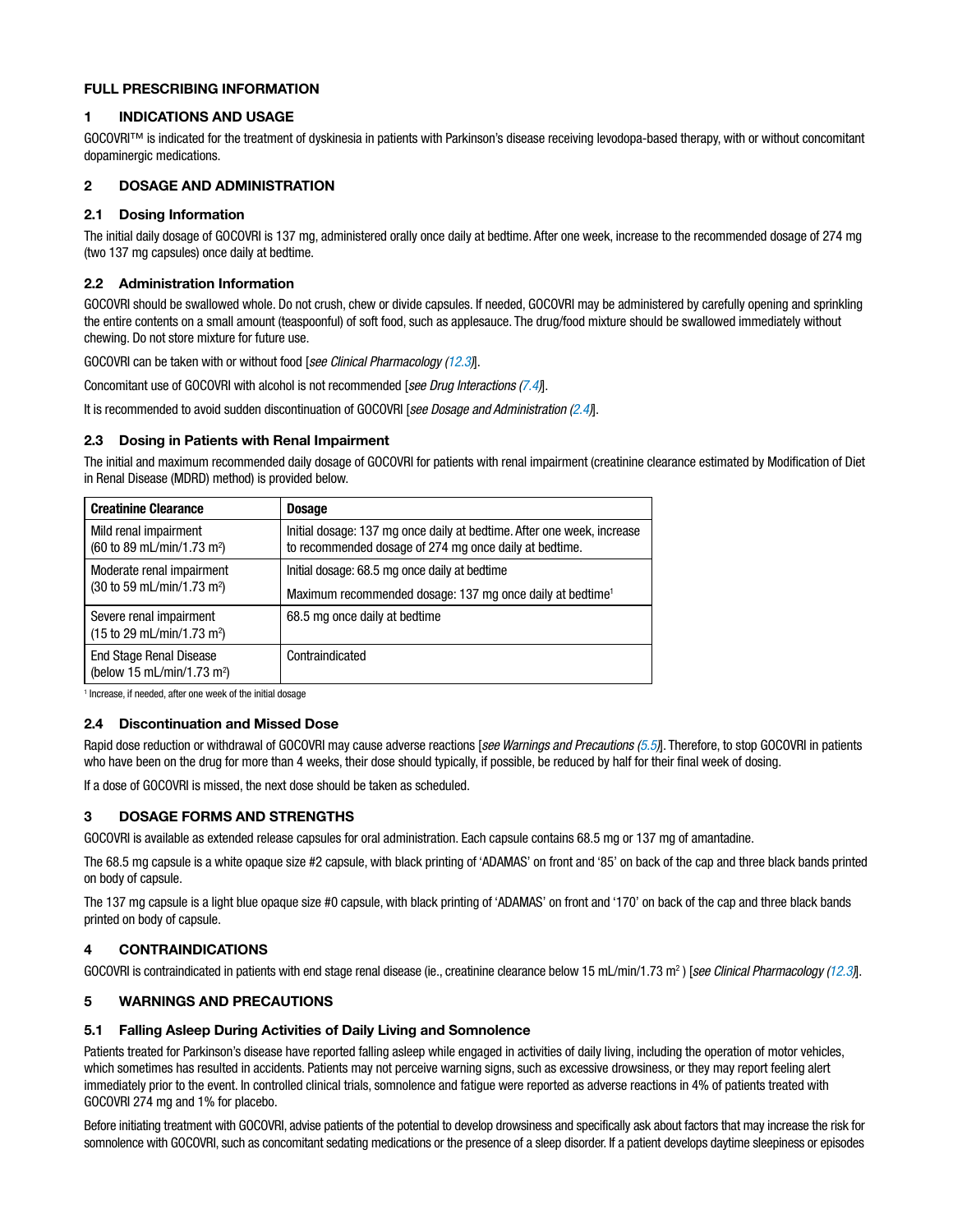<span id="page-2-0"></span>of falling asleep during activities that require full attention (e.g., driving a motor vehicle, conversations, eating), GOCOVRI should ordinarily be discontinued.

If a decision is made to continue GOCOVRI, patients should be advised not to drive and to avoid other potentially dangerous activities. There is insufficient information to establish that dose reduction will eliminate episodes of falling asleep while engaged in activities of daily living or daytime somnolence.

# 5.2 Suicidality and Depression

In controlled clinical trials, suicidal ideation or suicide attempt was reported in 2% of GOCOVRI-treated patients and 0% of placebo-treated patients. Depression or depressed mood was reported in 6% of GOCOVRI-treated patients and 1% of placebo-treated patients. Confusional state was reported in 3% of GOCOVRI-treated patients and 2% of placebo-treated patients. Apathy was reported in 2% of GOCOVRI-treated patients and 0% of placebo-treated patients.

Monitor patients for depression, including suicidal ideation or behavior. Prescribers should consider whether the benefits outweigh the risks of treatment with GOCOVRI in patients with a history of suicidality or depression.

# 5.3 Hallucinations/Psychotic Behavior

Patients with a major psychotic disorder should ordinarily not be treated with GOCOVRI because of the risk of exacerbating psychosis. In controlled trials, the incidence of patients who experienced visual hallucination, auditory hallucination, delusions, illusions, or paranoia was 25% in patients treated with GOCOVRI 274 mg and 3% in placebo-treated patients. Hallucinations caused discontinuation of treatment in 8% of GOCOVRI-treated patients and 0% of placebo-treated patients.

Observe patients for the occurrence of hallucinations throughout treatment, especially at initiation and after dose increases.

# 5.4 Dizziness and Orthostatic Hypotension

In controlled clinical trials, 29% of GOCOVRI-treated patients and 2% of placebo-treated patients experienced dizziness, syncope, orthostatic hypotension, presyncope, postural dizziness or hypotension. In GOCOVRI-treated patients, 3% discontinued study treatment because of dizziness, postural dizziness, or syncope, compared to 0% of placebo-treated patients.

Monitor patients for dizziness and orthostatic hypotension, especially after starting GOCOVRI or increasing the dose. Concomitant use of alcohol when using GOCOVRI is not recommended [*see Drug Interactions ([7.4](#page-4-0))*].

#### 5.5 Withdrawal-Emergent Hyperpyrexia and Confusion

A symptom complex resembling neuroleptic malignant syndrome (characterized by elevated temperature, muscular rigidity, altered consciousness, and autonomic instability), with no other obvious etiology, has been reported in association with rapid dose reduction, withdrawal of, or changes in drugs that increase central dopaminergic tone.

Abrupt discontinuation of GOCOVRI may cause an increase in the symptoms of Parkinson's disease or cause delirium, agitation, delusions, hallucinations, paranoid reaction, stupor, anxiety, depression, or slurred speech. It is recommended to avoid sudden discontinuation of GOCOVRI [*see Dosing Information [\(2.4](#page-1-0))*].

#### 5.6 Impulse Control/Compulsive Behaviors

Patients can experience intense urges to gamble, increased sexual urges, intense urges to spend money, binge eating, and/or other intense urges, and the inability to control these urges while taking one or more of the medications, including GOCOVRI, that increase central dopaminergic tone. In some cases, these urges were reported to have stopped when the dose was reduced or the medication was discontinued. Because patients may not recognize these behaviors as abnormal, it is important for prescribers to specifically ask patients or their caregivers about the development of new or increased gambling urges, sexual urges, uncontrolled spending, or other urges while being treated with GOCOVRI. Consider dose reduction or stopping the medication if a patient develops such urges while taking GOCOVRI.

# 6 ADVERSE REACTIONS

The following serious adverse reactions are described in more detail elsewhere in the labeling:

- Falling Asleep During Activities of Daily Living and Somnolence [*see Warnings and Precautions [\(5.1\)](#page-1-0)*]
- Suicidality and Depression [*see Warnings and Precautions (5.2)*]
- Hallucinations/Psychotic Behavior [*see Warnings and Precautions (5.3)*]
- Dizziness and Orthostatic Hypotension [*see Warnings and Precautions (5.4)*]
- Withdrawal-Emergent Hyperpyrexia and Confusion [*see Warnings and Precautions (5.5)*]
- Impulse Control/Compulsive Behaviors [*see Warnings and Precautions (5.6)*]

# 6.1 Clinical Trial Experience

Because clinical trials are conducted under widely varying conditions, adverse reaction rates observed in the clinical trials of a drug cannot be directly compared to rates in the clinical trials of another drug and may not reflect the rates observed in practice.

#### Placebo-Controlled Trials

GOCOVRI was evaluated in two double-blind, placebo-controlled efficacy trials of similar design and population: Study 1 (123 patients) and Study 2 (75 patients). The study population was approximately 56% male and 94% white, with a mean age of 65 years (age range from 34 years to 82 years). The mean duration of levodopa-induced dyskinesia was 4 years (range 0.1 to 14 years). Active treatment started at 137 mg once daily for one week, followed by a dose increase to 274 mg once daily. The treatment duration was 25 weeks for Study 1 and 13 weeks for Study 2. Of the 100 patients in the safety population described below, 39 patients were treated with GOCOVRI for 24 weeks. The safety data for these trials were pooled.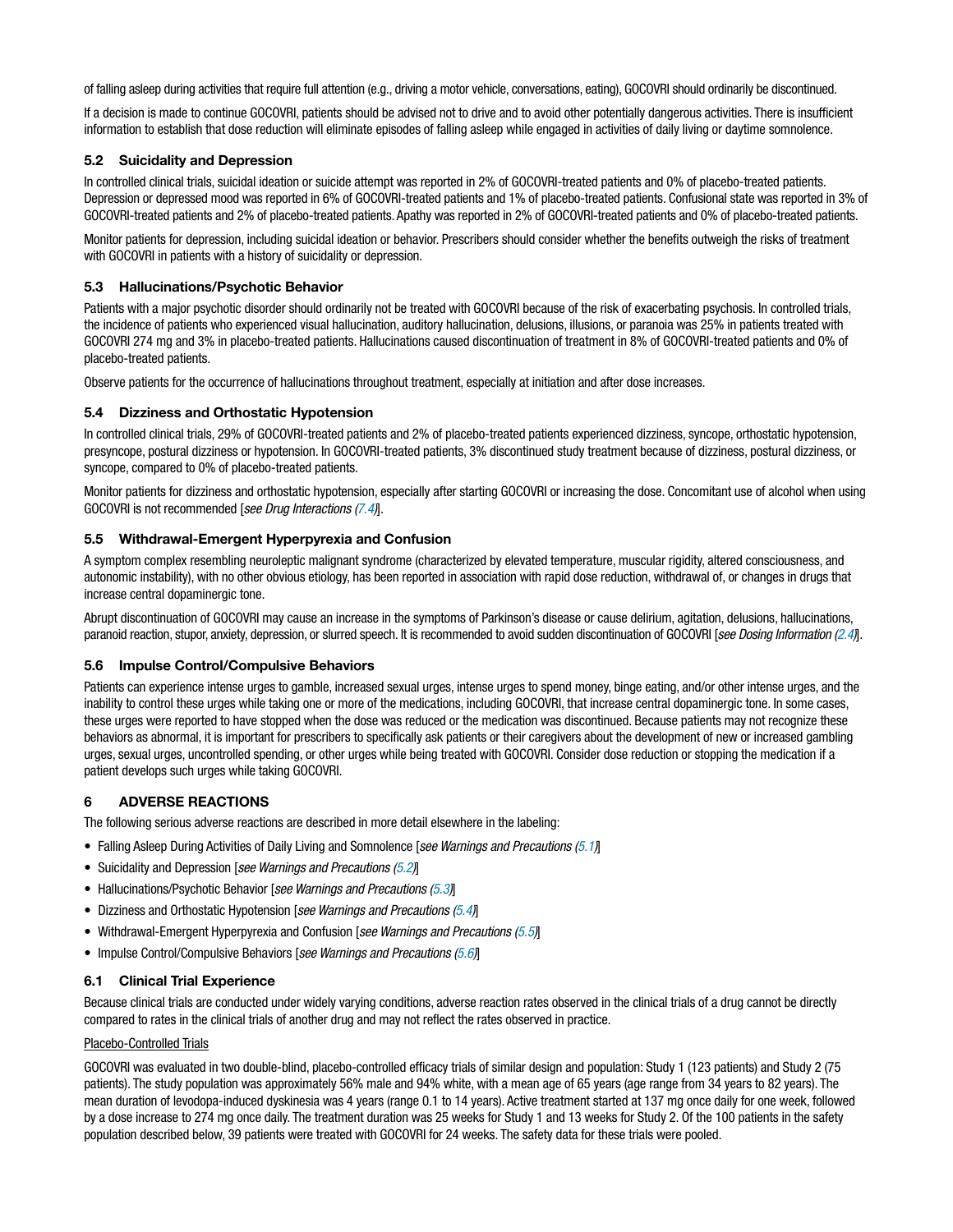The most common adverse reactions reported in >10% of GOCOVRI-treated patients and more frequently than on placebo were: hallucination, dizziness, dry mouth, peripheral edema, constipation, falls, and orthostatic hypotension.

The overall rate of discontinuation because of adverse reactions for GOCOVRI-treated patients was 20%, compared to 8% for placebo-treated patients. Adverse reactions that led to treatment discontinuation in at least 2% of patients were hallucination (8% GOCOVRI vs. 0% placebo), dry mouth (3% GOCOVRI vs. 0% placebo), peripheral edema (3% GOCOVRI vs. 0% placebo), blurred vision (GOCOVRI 3% vs. 0% placebo), postural dizziness and syncope (GOCOVRI 2% vs. 0% placebo), abnormal dreams (GOCOVRI 2% vs. 1% placebo), dysphagia (GOCOVRI 2% vs. 0% placebo), and gait disturbance (GOCOVRI 2% vs. 0% placebo).

| <b>Adverse Reactions</b>                                    | GOCOVRI 274 mg<br>$N = 100$ | <b>Placebo</b><br>$N = 98$ |
|-------------------------------------------------------------|-----------------------------|----------------------------|
|                                                             | %                           | %                          |
| <b>Psychiatric disorders</b>                                |                             |                            |
| <b>Hallucination</b> <sup>a</sup>                           | 21                          | 3                          |
| <b>Anxiety</b> <sup>b</sup>                                 | 7                           | 3                          |
| Insomnia                                                    | 7                           | $\overline{c}$             |
| Depression/Depressed mood                                   | 6                           | 1                          |
| Abnormal dreams                                             | 4                           | $\overline{2}$             |
| <b>Confusional state</b>                                    | 3                           | 2                          |
| Nervous system disorders                                    |                             |                            |
| <b>Dizziness</b>                                            | 16                          | 1                          |
| Headache                                                    | 6                           | 4                          |
| Dystonia                                                    | 3                           | 1                          |
|                                                             |                             |                            |
| <b>Gastrointestinal disorders</b><br>Dry mouth              | 16                          | 1                          |
| Constipation                                                | 13                          | 3                          |
| Nausea                                                      | 8                           | 3                          |
| Vomiting                                                    | 3                           | 0                          |
|                                                             |                             |                            |
| <b>General disorders and administration site conditions</b> |                             |                            |
| Peripheral edema                                            | 16                          | 1                          |
| Gait disturbance                                            | 3                           | 0                          |
| Injury, poisoning and procedural complications              |                             |                            |
| Fall                                                        | 13                          | 7                          |
| Contusion                                                   | 6                           | 1                          |
| <b>Infections and infestations</b>                          |                             |                            |
| Urinary tract infection                                     | 10                          | 5                          |
| Skin and subcutaneous tissue disorders                      |                             |                            |
| Livedo reticularis                                          | 6                           | 0                          |
| Pigmentation disorder                                       | 3                           | 0                          |
| <b>Metabolism and nutrition disorders</b>                   |                             |                            |
| Decreased appetite                                          | 6                           | 1                          |
| <b>Vascular disorders</b>                                   |                             |                            |
| Orthostatic hypotension <sup>c</sup>                        | 13                          | 1                          |
| <b>Eye disorders</b>                                        |                             |                            |
| <b>Blurred vision</b>                                       | 4                           | 1                          |
| Cataract                                                    | 3                           | 1                          |
| Dry eye                                                     | 3                           | 0                          |
| Musculoskeletal and connective tissue disorders             |                             |                            |
|                                                             |                             |                            |
| Joint swelling<br>Muscle spasms                             | 3<br>3                      | 0<br>0                     |
|                                                             |                             |                            |
| Reproductive system and breast disorders                    |                             |                            |
| Benign prostatic hyperplasia <sup>d</sup>                   | 6                           | $\overline{2}$             |
| Respiratory, thoracic and mediastinal disorders             |                             |                            |
| Cough                                                       | $\sqrt{3}$                  | 0                          |

# Table 1: Adverse Reactions Reported for ≥ 3% of Patients Treated with 274 mg GOCOVRI in Study 1 and Study 2 (Pooled Analysis)

a=Includes visual hallucinations and auditory hallucinations

c=Includes orthostatic hypotension, postural dizziness, syncope, presyncope, and hypotension

d=The denominator is all male patients in the safety population randomized to GOCOVRI (n=54) or placebo (n=57)

Other clinically relevant adverse reactions observed at <3% included somnolence, fatigue, suicide ideation or attempt, apathy, delusions, illusions, and paranoia [*see Warnings and Precautions [\(5.1, 5.2](#page-2-0), [5.3](#page-2-0))*].

b=Includes anxiety and generalized anxiety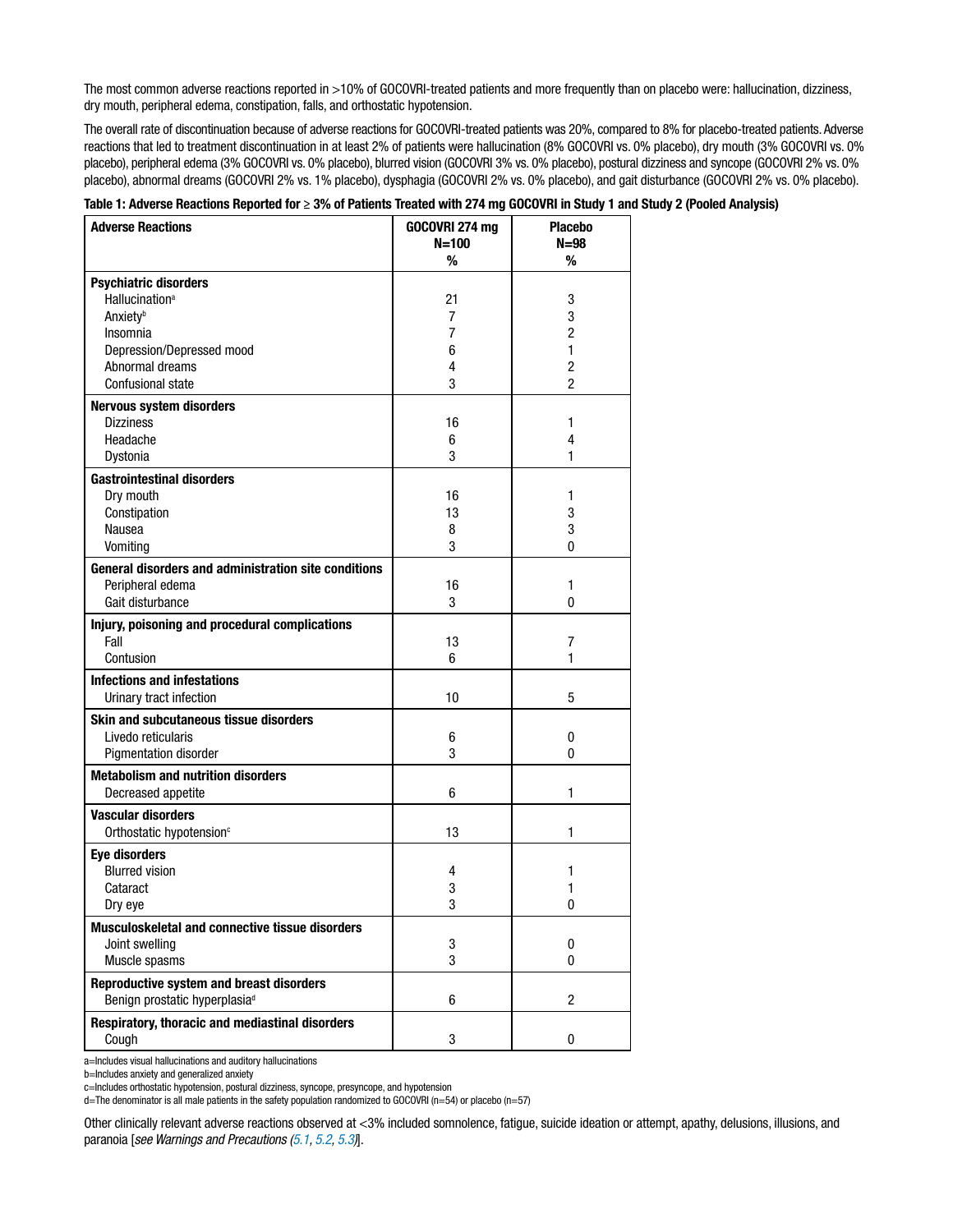# <span id="page-4-0"></span>Difference in the Frequency of Adverse Reactions by Gender

Adverse reactions reported more frequently in women treated with 274 mg of GOCOVRI (n=46), compared to men (n=54), were: dry mouth (22% women, 11% men), nausea (13% women, 4% men), livedo reticularis (13% women, 0% men), abnormal dreams (9% women, 0% men) and cataracts (7% women, 0% men).

Men treated with 274 mg of GOCOVRI reported the following adverse reactions more frequently than women: dizziness (20% men, 11% women), peripheral edema (19% men, 11% women), anxiety (11% men, 2% women), orthostatic hypotension (7% men, 2% women) and gait disturbance (6% men, 0% women).

# Difference in the Frequency of Adverse Reactions by Age

Hallucinations (visual or auditory) were reported in 31% of GOCOVRI-treated patients age 65 years and over (n=52), compared to 10% in patients below the age of 65 years (n=48). Falls were reported in 17% of GOCOVRI-treated patients age 65 and over, compared to 8% of patients below age 65. Orthostatic hypotension was reported in 8% of patients age 65 and over, compared to 2% of patients below age 65.

# 7 DRUG INTERACTIONS

# 7.1 Other Anticholinergic Drugs

Products with anticholinergic properties may potentiate the anticholinergic-like side effects of amantadine. The dose of anticholinergic drugs or of GOCOVRI should be reduced if atropine-like effects appear when these drugs are used concurrently.

# 7.2 Drugs Affecting Urinary pH

The pH of the urine has been reported to influence the excretion rate of amantadine. Urine pH is altered by diet, drugs (e.g., carbonic anhydrase inhibitors, sodium bicarbonate), and clinical state of the patient (e.g., renal tubular acidosis or severe infections of the urinary tract).

Since the excretion rate of amantadine increases rapidly when the urine is acidic, the administration of urine acidifying drugs may increase the elimination of the drug from the body. Alterations of urine pH towards the alkaline condition may lead to an accumulation of the drug with a possible increase in adverse reactions. Monitor for efficacy or adverse reactions under conditions that alter the urine pH to more acidic or alkaline, respectively.

# 7.3 Live Attenuated Influenza Vaccines

Because of its antiviral properties, amantadine may interfere with the efficacy of live attenuated influenza vaccines. Therefore, live vaccines are not recommended during treatment with GOCOVRI. Inactivated influenza vaccines may be used, as appropriate.

# 7.4 Alcohol

Concomitant use with alcohol is not recommended, as it may increase the potential for CNS effects such as dizziness, confusion, lightheadedness, and orthostatic hypotension [*see Warnings and Precautions ([5.4](#page-2-0))*], and may result in dose-dumping [*see Clinical Pharmacology [\(12.3\)](#page-6-0)*].

#### 8 USE IN SPECIFIC POPULATIONS

#### 8.1 Pregnancy

#### Risk Summary

There are no adequate data on the developmental risk associated with use of amantadine in pregnant women. Animal studies suggest a potential risk for fetal harm with amantadine. In mice and rats, adverse developmental effects (embryolethality, increased incidence of malformations, and reduced fetal body weight) were observed when amantadine was administered to pregnant animals at clinically relevant doses [*see Data*].

In the U.S. general population, the estimated background risk of major birth defects and miscarriage in clinically recognized pregnancies is 2-4% and 15-20%, respectively. The background risk for major birth defects and miscarriage in patients with Parkinson's disease is unknown.

#### **Data**

### *Animal Data*

The effects of amantadine on development have not been tested in studies conducted in animals using currently recommended methodology; however, developmental toxicity studies of amantadine have been reported in the published literature.

In mice, oral administration of amantadine (0, 10, or 40 mg/kg/day) to pregnant animals during organogenesis (gestation days 7-12) resulted in embryolethality and reduced fetal body weight at the highest dose tested, which was associated with maternal toxicity. The no-effect dose for developmental toxicity in mice (10 mg/kg/day) is less than the recommended human dose (RHD) of 274 mg/day, based on body surface area (mg/m2 ).

In rats, oral administration of amantadine (0, 40 or 120 mg/kg/day) to pregnant animals during organogenesis (gestation days 7-12) resulted in embryolethality and reduced fetal body weight at the highest dose. The no-effect dose for developmental toxicity in this study (40 mg/kg/day) is approximately equal to the RHD on a mg/m<sup>2</sup> basis.

In another study in pregnant rats, oral administration of amantadine during organogenesis (gestation days 7-14) resulted in an increase in visceral and skeletal malformations at oral doses of 50 and 100 mg/kg/day. The no-effect dose for teratogenicity in this study (37 mg/kg/day) is approximately equal to the RHD on a mg/m<sup>2</sup> basis.

Evaluation of parturition, lactation, and post-natal development in a limited number of litters from the mouse and rat studies described above revealed reductions in live litter size and pup weights at birth at 40 mg/kg/day in mice and 120 mg/kg/day in rats.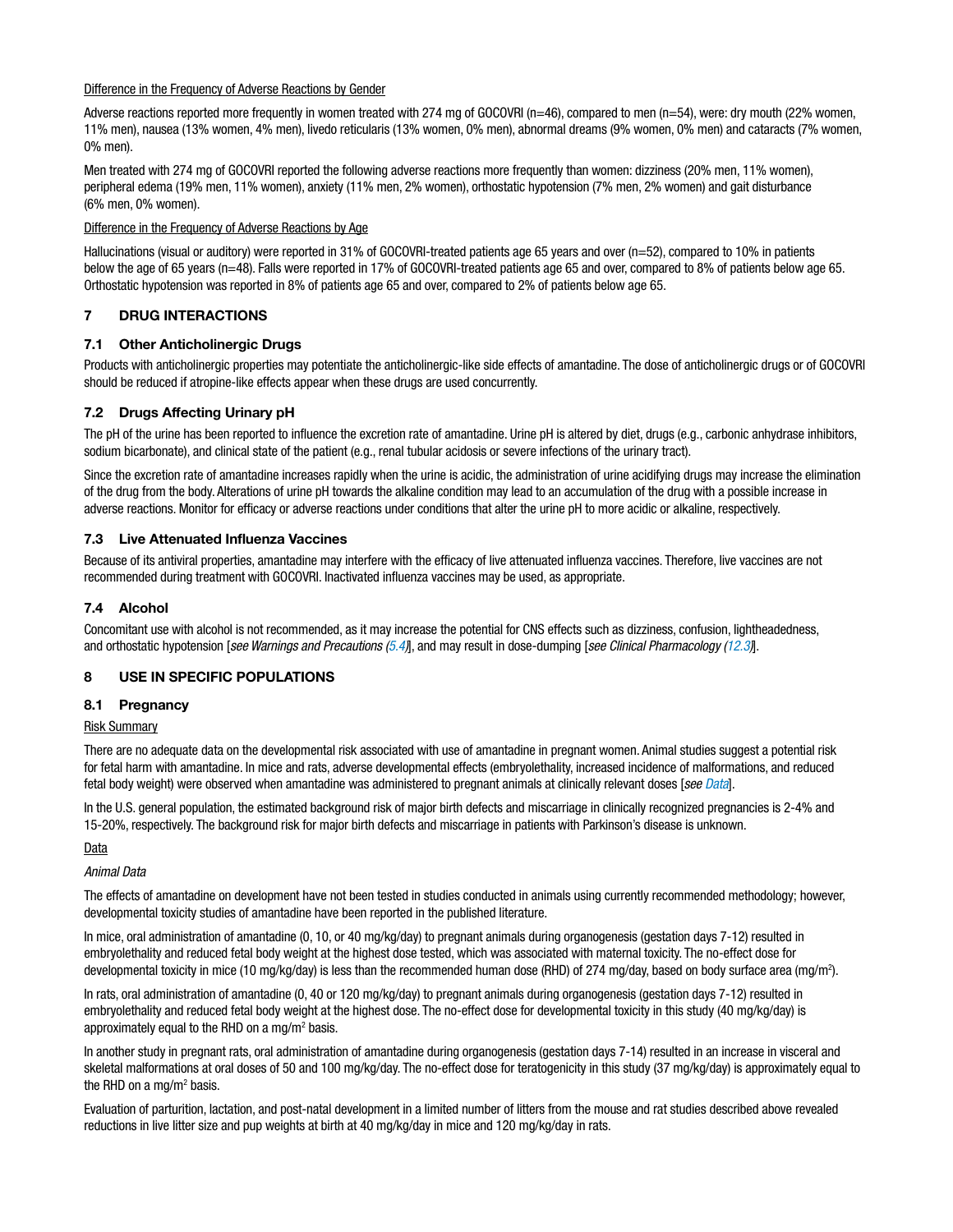# <span id="page-5-0"></span>8.2 Lactation

# Risk Summary

Amantadine is excreted into human milk, but amounts have not been quantified. There is no information on the risk to a breastfed infant.

Amantadine may alter breast milk production or excretion [*see Data*].

The developmental and health benefits of breastfeeding should be considered along with the mother's clinical need for GOCOVRI and any potential adverse effects on the breastfed infant from GOCOVRI or from the underlying maternal condition.

**Data** 

In published studies, amantadine reduced serum prolactin levels and the symptoms of galactorrhea in patients taking neuroleptic drugs. The effect of amantadine on milk supply has not been evaluated in nursing mothers.

# 8.4 Pediatric Use

The safety and effectiveness of GOCOVRI in pediatric patients have not been established.

# 8.5 Geriatric Use

The majority of people with Parkinson's disease are 65 years and older. In Phase 3 clinical trials, the mean age of patients at study entry was 65 years. Of the total number of patients in clinical studies of GOCOVRI, 46% were less than 65 years of age, 39% were 65-74 years of age, and 15% were 75 years of age or older.

Hallucinations and falls occurred more frequently in patients 65 years of age or older, compared to those less than 65 years of age [*see Adverse Reactions [\(6.1\)](#page-2-0)*].

No dose adjustment is recommended on the basis of age. GOCOVRI is known to be substantially excreted by the kidney, and the risk of adverse reactions may be greater in patients with impaired renal function. Because elderly patients are more likely to have decreased renal function, care should be taken in dose selection, and it may be useful to monitor renal function [*see Dosage and Administration ([2.3](#page-1-0))*].

# 8.6 Renal Impairment

GOCOVRI is contraindicated for use in patients with end-stage renal disease (creatinine clearance values lower than 15 mL/min/1.73 m<sup>2</sup>).

For patients with moderate renal impairment (creatinine clearance between 30 and 59 mL/min/1.73 m<sup>2</sup>), a 50% dose reduction of GOCOVRI dosage to a starting daily dose of 68.5 mg daily at bedtime for a week, to a maximum dosage of 137 mg daily at bedtime is recommended.

For patients with severe renal impairment (creatinine clearance between 15 and 29 mL/min/1.73 m<sup>2</sup>), a daily dose of 68.5 mg at bedtime is the recommended initial and maximum dosage [*see Dosage and Administration ([2.3](#page-1-0))*].

Creatinine clearance values are estimated by the Modification of Diet in Renal Disease (MDRD) method.

# 10 OVERDOSAGE

Deaths have been reported from overdose with amantadine. The lowest reported acute lethal dose was 1 gram of amantadine hydrochloride (equivalent to 0.8 g amantadine). Acute toxicity may be attributable to the anticholinergic effects of amantadine. Drug overdose has resulted in cardiac, respiratory, renal, or central nervous system toxicity. Pulmonary edema and respiratory distress (including adult respiratory distress syndrome, ARDS) have been reported with amantadine; renal dysfunction, including increased BUN and decreased creatinine clearance, can occur.

Central nervous system effects that have been reported with overdose include agitation, aggressive behavior, hypertonia, hyperkinesia, ataxia, tremor, disorientation, depersonalization, fear, delirium, psychotic reactions, lethargy, and coma. Seizures may be exacerbated in patients with prior history of seizure disorders. Hyperthermia has occurred with amantadine overdose.

For acute overdosing, general supportive measures should be employed along with immediate gastric decontamination if appropriate. Give intravenous fluids if necessary. The excretion rate of amantadine increases with acidification of urine, which may increase the elimination of the drug. Monitor patients for arrhythmias and hypotension. Electrocardiographic monitoring may be needed after ingestion because arrhythmias have been reported after overdose, including arrhythmias with fatal outcomes. Adrenergic agents, such as isoproterenol, in patients with an amantadine overdose has been reported to induce arrhythmias.

Monitor blood electrolytes, urine pH, and urinary output. Although amantadine is not efficiently removed by hemodialysis, this procedure may be useful in the treatment of amantadine toxicity in patients with renal failure.

# 11 DESCRIPTION

GOCOVRI contains amantadine in an extended release formulation. The active ingredient in GOCOVRI is amantadine hydrochloride.

The chemical name for amantadine hydrochloride is tricyclo [3.3.1.13,7] decan-1-amine, hydrochloride or 1-adamantanamine hydrochloride with the following structural formula:

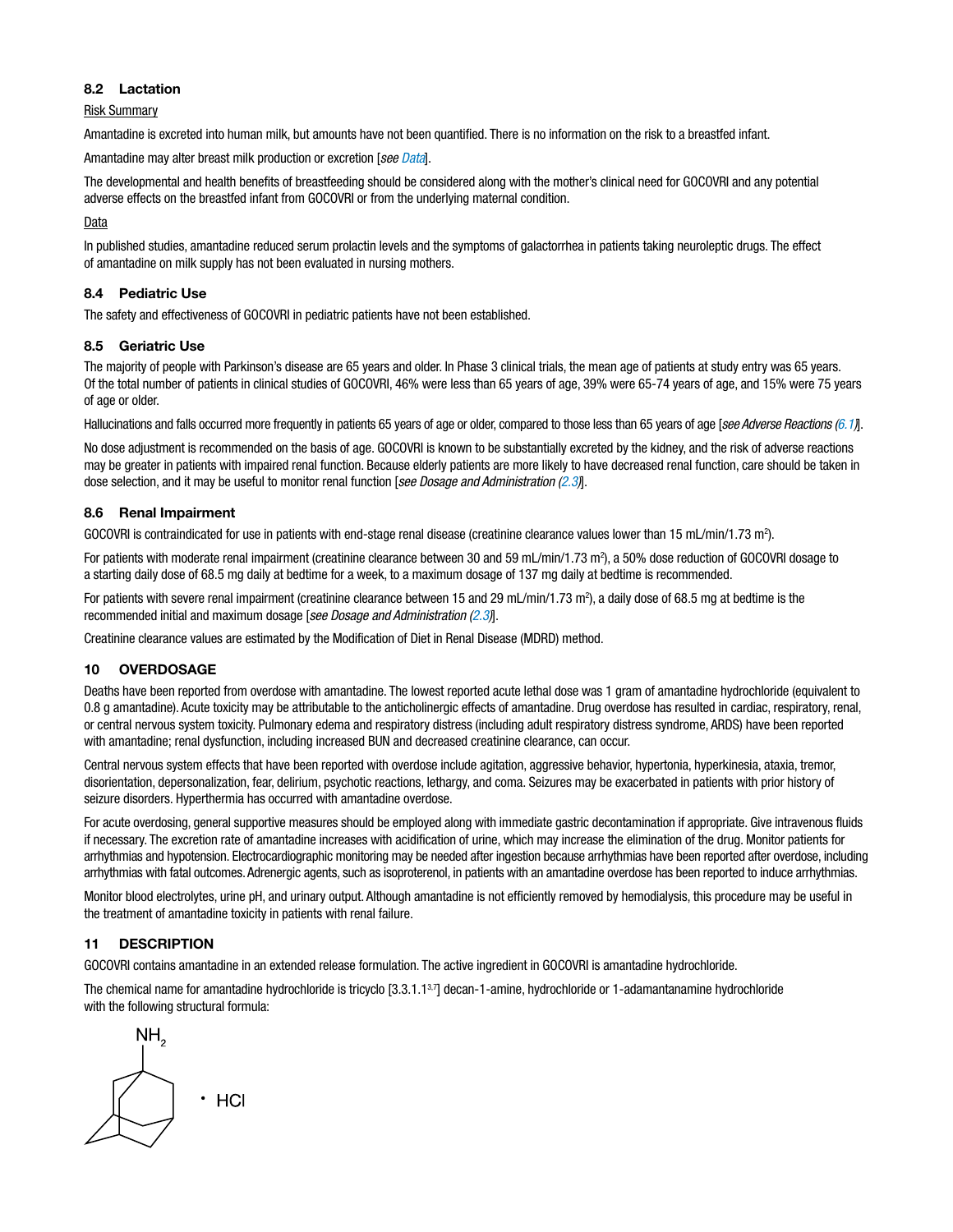<span id="page-6-0"></span>The molecular formula is C<sub>10</sub>H<sub>17</sub>N•HCl and the molecular weight is 187.71 (g/mol). Amantadine hydrochloride is a white crystalline powder and is non-hygroscopic, practically insoluble in ether, sparingly soluble in methylene chloride, soluble in chloroform, and freely soluble in water, ethanol, and methanol.

GOCOVRI capsules are for oral use. Each capsule contains 68.5 mg or 137 mg amantadine (as 85 mg or 170 mg amantadine hydrochloride, respectively). Capsules also contain the following inactive ingredients: copovidone, ethylcellulose, hypromellose, magnesium stearate, medium-chain triglycerides, microcrystalline cellulose, povidone, and talc in a hard gelatin capsule.

# 12 CLINICAL PHARMACOLOGY

# 12.1 Mechanism of Action

The mechanism by which amantadine exerts efficacy in the treatment of dyskinesia in patients with Parkinson's disease is unknown. Amantadine is a weak uncompetitive antagonist of the NMDA receptor. Amantadine has not been shown to possess direct anticholinergic activity in animal studies; however, it exhibits anticholinergic-like side effects such as dry mouth, urinary retention, and constipation in humans. Amantadine may have direct and indirect effects on dopamine neurons; it exerts dopaminergic-like side effects such as hallucinations and dizziness in humans.

# 12.2 Pharmacodynamics

The effect of amantadine on QT prolongation was not studied in a dedicated thorough QT study.

Alcohol consumption may increase the potential for CNS effects such as dizziness, confusion, lightheadedness, and orthostatic hypotension [*see Drug Interactions ([7.4](#page-4-0))*].

# 12.3 Pharmacokinetics

GOCOVRI is an extended release formulation. The pharmacokinetics of amantadine from 68.5 mg, 137 mg, and 274 mg of GOCOVRI are dose proportional in healthy subjects.

#### Absorption

After a single dose bedtime administration of GOCOVRI, the median  $T_{\text{max}}$  for plasma amantadine was around 12 hours (range 6-20 hours). The steady-state concentrations of GOCOVRI were achieved 4 days after the dose initiation. The steady-state total exposures  $(AUC_{0-ta}u)$  were 20-30% higher than after single dose, suggesting an accumulation ratio of 1.2-1.3.

#### *Effect of Food*

A single dose crossover study of GOCOVRI established the lack of effect of high-fat, high-calorie meal on plasma amantadine pharmacokinetics; additionally, administration of entire capsule contents sprinkled on applesauce also did not affect plasma amantadine pharmacokinetics.

#### **Distribution**

The volume of distribution determined after the intravenous administration of amantadine to 15 healthy subjects was 3 to 8 L/kg, suggesting potential extravascular distribution. Amantadine is approximately 67% bound to plasma proteins over a concentration range of 0.1 to 2.0 µg/mL.

#### Elimination

In a study with healthy volunteers after oral administration, the apparent plasma clearance of amantadine was estimated to be  $0.27 \pm 0.094$  L/hr/kg (range 0.13 to 0.57 L/hr/kg). Amantadine is primarily excreted unchanged in the urine, and in a study of six healthy volunteers, the ratio of amantadine renal clearance to apparent plasma clearance was  $0.79 \pm 0.17$  (mean  $\pm$  SD). The mean plasma amantadine half-life at steady-state was approximately 16 hours.

#### *Metabolism*

Eight metabolites of amantadine have been identified in human urine. One metabolite, an N-acetylated compound, was quantified in human urine and accounted for 0-15% of the administered dose in multiple studies. The contribution of this metabolite to efficacy or toxicity is not known.

#### *Excretion*

Amantadine is primarily excreted unchanged in the urine by both glomerular filtration and tubular secretion.

#### Specific Population

### *Male/Female Patients*

In an integrated analysis of five studies in healthy volunteers (n=147), the mean total amantadine clearance following administration of GOCOVRI, adjusted for body weight in kilograms, was 1.2 fold higher in males compared to females (95% CI: 1.1, 1.3, P=0.007). No dose adjustment by gender is warranted.

#### *Renal Impairment*

The renal clearance of amantadine is significantly lower in adult patients with moderate or severe renal impairment, compared to healthy adults. Since the renal pathway is a major elimination pathway, impairment in renal function can result in significant accumulation in the plasma, warranting dose adjustment. The impact of renal impairment on dose adjustment was not investigated in a dedicated study.

Based on PK simulations, the range of the total exposures (AUC<sub>0-tau</sub>) in subjects with normal renal function (creatinine clearance >90 mL/min/1.73 m<sup>2</sup>) or mild renal impairment (creatinine clearance between 60 and 89 mL/min/1.73 m<sup>2</sup>) were comparable for the same dosing regimen. However, patients with moderate renal impairment (creatinine clearance between 30 and 59 mL/min/1.73 m<sup>2</sup>) had higher exposures relative to patients with normal renal function or mild renal impairment. Severe renal impairment (creatinine clearance between 15 and 29 mL/min/1.73 m<sup>2</sup>) resulted in even higher total exposures. Dosage adjustment is recommended in patients with moderate and severe renal impairment *[see Use in Special Populations (8.6) and Dosage and*  Administration (2.3)]. GOCOVRI is contraindicated in patients with end stage renal disease (creatinine clearance less than 15 mL/min/1.73 m<sup>2</sup>).

Amantadine is inefficiently removed by hemodialysis.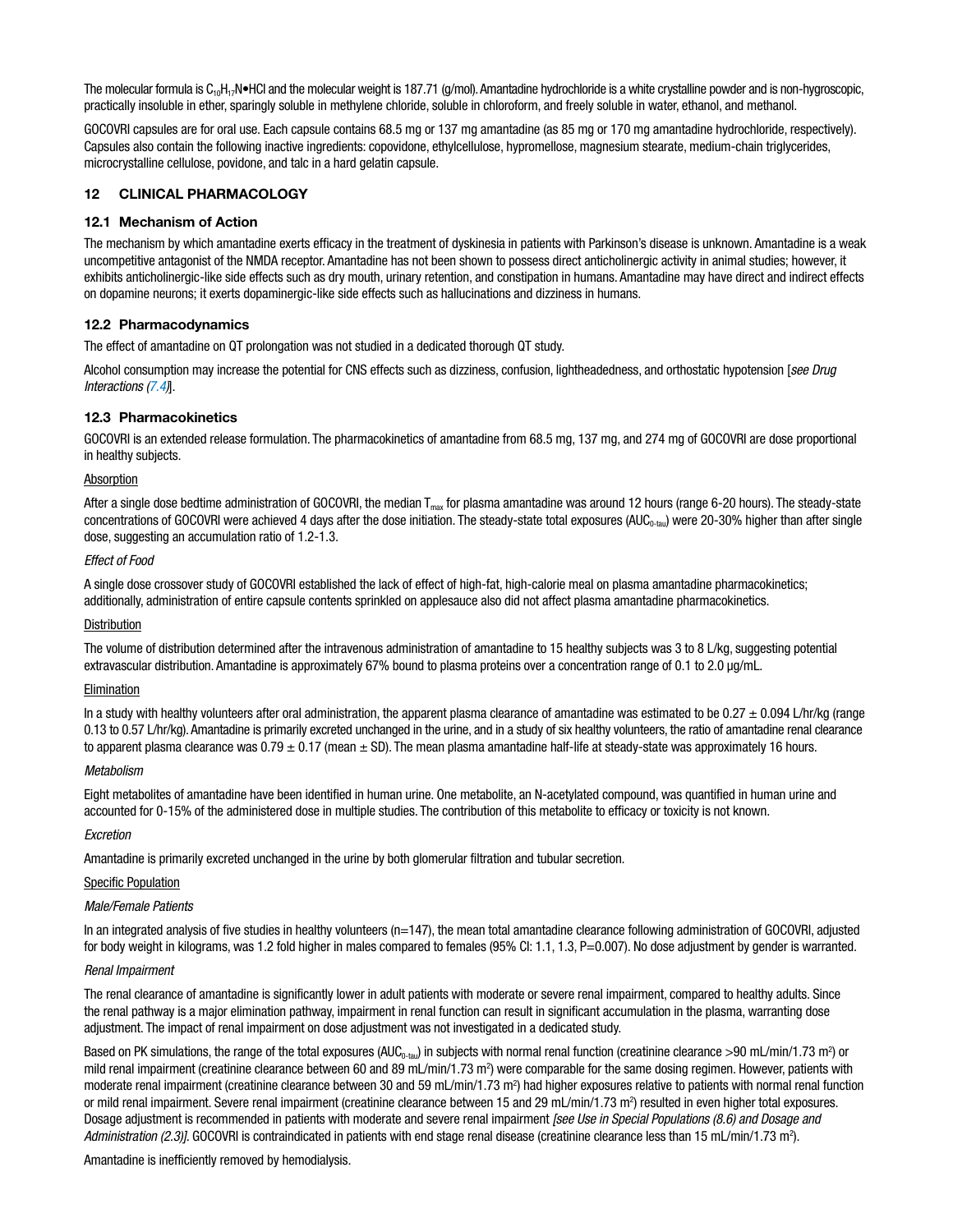#### <span id="page-7-0"></span>Drug Interaction Studies

The in-vitro dissolution-release profiles showed 52% drug release after 45 minutes, and up to 95% after 2 hours, at concentrations of 40% alcohol/0.1N HCl.

In vitro studies indicate that amantadine has negligible or no inhibitory activity against cellular transporters (P-gp, BCRP, MATE2-K, OAT1, OAT3, OATP1B1, and OATP1B3) at plasma concentrations observed in patients with Parkinson's disease on a GOCOVRI 274 mg dose.

In vitro studies in MDCK-II cells demonstrated that amantadine is not a substrate of the anionic transporters OAT1 or OAT3, or the cationic transporter MATE2-K. Amantadine was a poor substrate of the cationic transporters OCT2 and MATE1. Renal elimination of amantadine may be mediated in part by one or more organic cation transporters independent of OCT2. An in vivo study demonstrated that quinidine, a known organic cation transporter inhibitor, reduced amantadine clearance by approximately 33% in humans. The clinical significance is unknown. In vitro studies show that amantadine does not significantly inhibit the enzyme activity of drug metabolizing cytochrome P450 isoforms (CYP1A2, 2B6, 2C19, 2C8, 2C9, 2D6, 2E1, 3A4, and 3A5).

# 13 NONCLINICAL TOXICOLOGY

# 13.1 Carcinogenesis, Mutagenesis, Impairment of Fertility

#### *Carcinogenesis*

Animal studies designed to evaluate the carcinogenic potential of amantadine have not been conducted.

# *Mutagenesis*

Amantadine was negative for genotoxicity in in vitro (Ames and mammalian cell [Chinese Hamster ovary and human peripheral blood lymphocytes]) assays in the presence or absence of metabolic activation and in an in vivo mouse bone marrow micronucleus assay.

# *Impairment of Fertility*

The effects of amantadine on fertility have not been adequately tested in a study in animals conducted according to current standards. In a reproduction study reported in the literature, oral administration of amantadine to male and female rats at a dose of 32 mg/kg/day resulted in impaired fertility. The no-effect dose for adverse effects on fertility (10 mg/kg/day) is less than the recommended human dose of 274 mg/day on a mg/m<sup>2</sup> basis.

# 14 CLINICAL STUDIES

# Overview of Studies

GOCOVRI for the treatment of dyskinesia in patients with Parkinson's disease was assessed in two randomized, double-blind, placebo-controlled efficacy trials: Study 1 and Study 2. Key inclusion criteria in both studies included at least 1 hour of troublesome dyskinesia time during the day and at least mild functional impact because of dyskinesia.

Study 1 was conducted in 121 (modified Intention to Treat (mITT) population) Parkinson's disease patients with dyskinesia in the United States (US) and Canada. The duration of treatment in Study 1 was up to 25 weeks. Study 2 was conducted in 75 (mITT population) patients with dyskinesia in the US, Germany, France, Spain, and Austria. The duration of treatment was 13 weeks.

In both studies, the primary efficacy endpoint was the change in total score of the Unified Dyskinesia Rating Scale (UDysRS) between baseline and Week 12. Key secondary endpoints derived from a Parkinson's disease home diary included changes from baseline to Week 12 in ON time without troublesome dyskinesia and OFF time.

# Study Population

In Study 1 and Study 2, the mean age of patients at the time of Parkinson's disease diagnosis was 55 years (range: 29-75 years).

At baseline, patients had a mean UDysRS total score of 40.1 (range: 8-76), a mean duration of ON time without troublesome dyskinesia (Parkinson's disease home diary) of 8.4 hours (range: 0-15.3), and a mean duration of OFF time of 2.8 hours (range: 0-9.5).

Patients in Study 1 and Study 2 were treated with a stable dose of levodopa, with 32% of patients on levodopa monotherapy. Patients were also treated with concomitant dopamine agonists (54%) and/or MAO-B inhibitors (44%).

# Study 1

In Study 1, a significant decrease in mean UDysRS total score (reduction in dyskinesia) was observed at Week 12 in patients treated with GOCOVRI, compared with placebo (Table 2).

# Study 2

In Study 2, a significant decrease in mean UDysRS total score (reduction in dyskinesia) was observed at Week 12 in patients treated with GOCOVRI, compared with placebo (Table 2).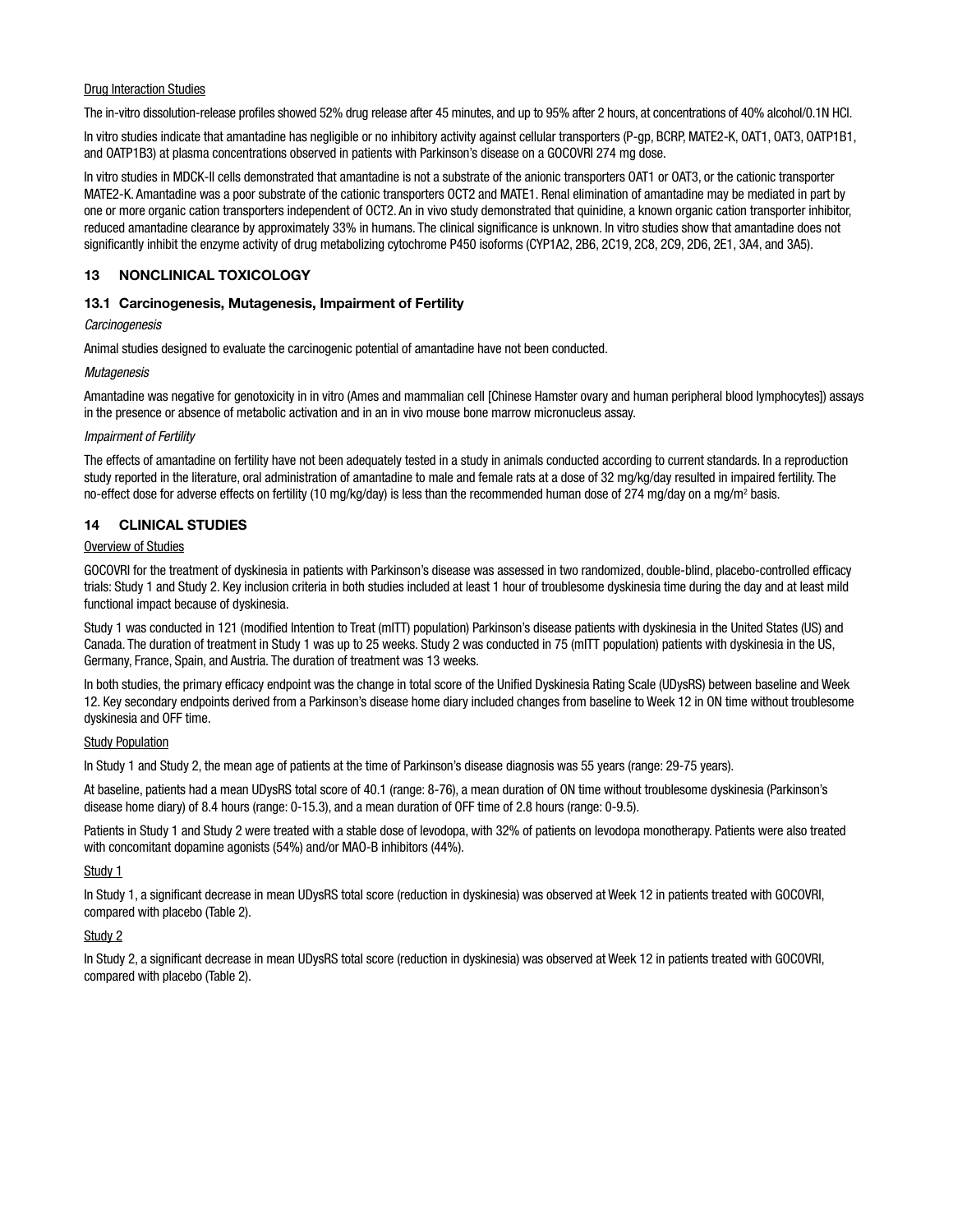# <span id="page-8-0"></span>Table 2: UDysRS Total Score at Week 12 for Study 1 and Study 2

| mITT Population                               |                                       | Study 1                    |                                    | Study 2                    |                                      |
|-----------------------------------------------|---------------------------------------|----------------------------|------------------------------------|----------------------------|--------------------------------------|
|                                               |                                       | <b>Placebo</b><br>$(N=58)$ | <b>GOCOVRI</b><br>274 mg<br>(N=63) | <b>Placebo</b><br>$(N=38)$ | <b>GOCOVRI</b><br>274 mg<br>$(N=37)$ |
| <b>UDysRS</b><br>total score, LS<br>Mean (SE) | <b>Change from</b><br><b>Baseline</b> | $-8.0(1.64)$               | $-15.9(1.62)$                      | $-6.3(2.08)$               | $-20.7(2.20)$                        |
|                                               | <b>Treatment</b><br><b>Difference</b> | $-7.9(2.30)$               |                                    | $-14.4(3.03)$              |                                      |
|                                               | P-value                               | 0.0009                     |                                    | < 0.0001                   |                                      |

In Study 1 and Study 2, there was a significant increase in ON time without troublesome dyskinesia, and a significant decrease in OFF time between baseline and Week 12 in patients treated with GOCOVRI, compared with placebo (Table 3).

# Table 3: PD Home Diary Results at Week 12 for Study 1 and Study 2

| mITT Population                                                  |                                       | Study 1                  |                                      | Study 2                  |                                      |
|------------------------------------------------------------------|---------------------------------------|--------------------------|--------------------------------------|--------------------------|--------------------------------------|
|                                                                  |                                       | <b>Placebo</b><br>(N=58) | <b>GOCOVRI</b><br>274 mg<br>$(N=63)$ | <b>Placebo</b><br>(N=38) | <b>GOCOVRI</b><br>274 mg<br>$(N=37)$ |
| ON Time w/o<br><b>Troublesome</b><br>Dyskinesia, LS<br>Mean (SE) | <b>Change from</b><br><b>Baseline</b> | 0.8(0.43)                | 3.6(0.43)                            | 2.1(0.53)                | 4.0(0.56)                            |
|                                                                  | <b>Treatment</b><br><b>Difference</b> | 2.7(0.61)                |                                      | 1.9(0.78)                |                                      |
|                                                                  | P-value                               | < 0.0001                 |                                      | 0.0168                   |                                      |
| OFF Time,<br>LS Mean (SE)                                        | <b>Change from</b><br><b>Baseline</b> | 0.3(0.26)                | $-0.6(0.27)$                         | 0.6(0.31)                | $-0.5(0.34)$                         |
|                                                                  | <b>Treatment</b><br><b>Difference</b> | $-0.9(0.37)$             |                                      | $-1.1(0.46)$             |                                      |
|                                                                  | P-value                               | 0.0171                   |                                      | 0.0199                   |                                      |

# 16 HOW SUPPLIED/STORAGE AND HANDLING

# 16.1 How Supplied

GOCOVRI is supplied as extended release capsules in the following configurations:

The 68.5 mg capsule is a white opaque size #2 capsule, with black printing of 'ADAMAS' on front and '85' on back of the cap and three black bands printed on body of capsule.

#### • 60 count bottles NDC# 70482-085-60

The 137 mg capsule is a light blue opaque size #0 capsule, with black printing of 'ADAMAS' on front and '170' on back of the cap and three black bands printed on body of capsule.

• 60 count bottles NDC# 70482-170-60

# 16.2 Storage and Handling

Store at 20°C to 25°C (68°F to 77°F); excursions permitted to 15°C to 30°C (59°F to 86°F) [see USP Controlled Room Temperature].

# 17 PATIENT COUNSELING INFORMATION

Advise the patient to read the FDA-approved patient labeling (Patient Information).

# Administration

Instruct patients and caregivers that GOCOVRI capsules should be swallowed whole and can be administered with or without food. Alternatively, GOCOVRI capsules may be opened and the contents sprinkled on applesauce; the entire contents should be consumed immediately without chewing [*see Dosage and Administration ([2.2](#page-1-0))*]. Advise patients to speak to their healthcare provider before discontinuation of GOCOVRI.

# Falling Asleep During Activities of Daily Living

Advise patients that sleepiness and fatigue that have been reported with GOCOVRI and patients treated with Parkinson's disease medications have reported falling asleep while engaged in activities of daily living. These adverse reactions may affect some patients' ability to drive and operate machinery safely [*see Warnings and Precautions [\(5.1\)](#page-1-0)*].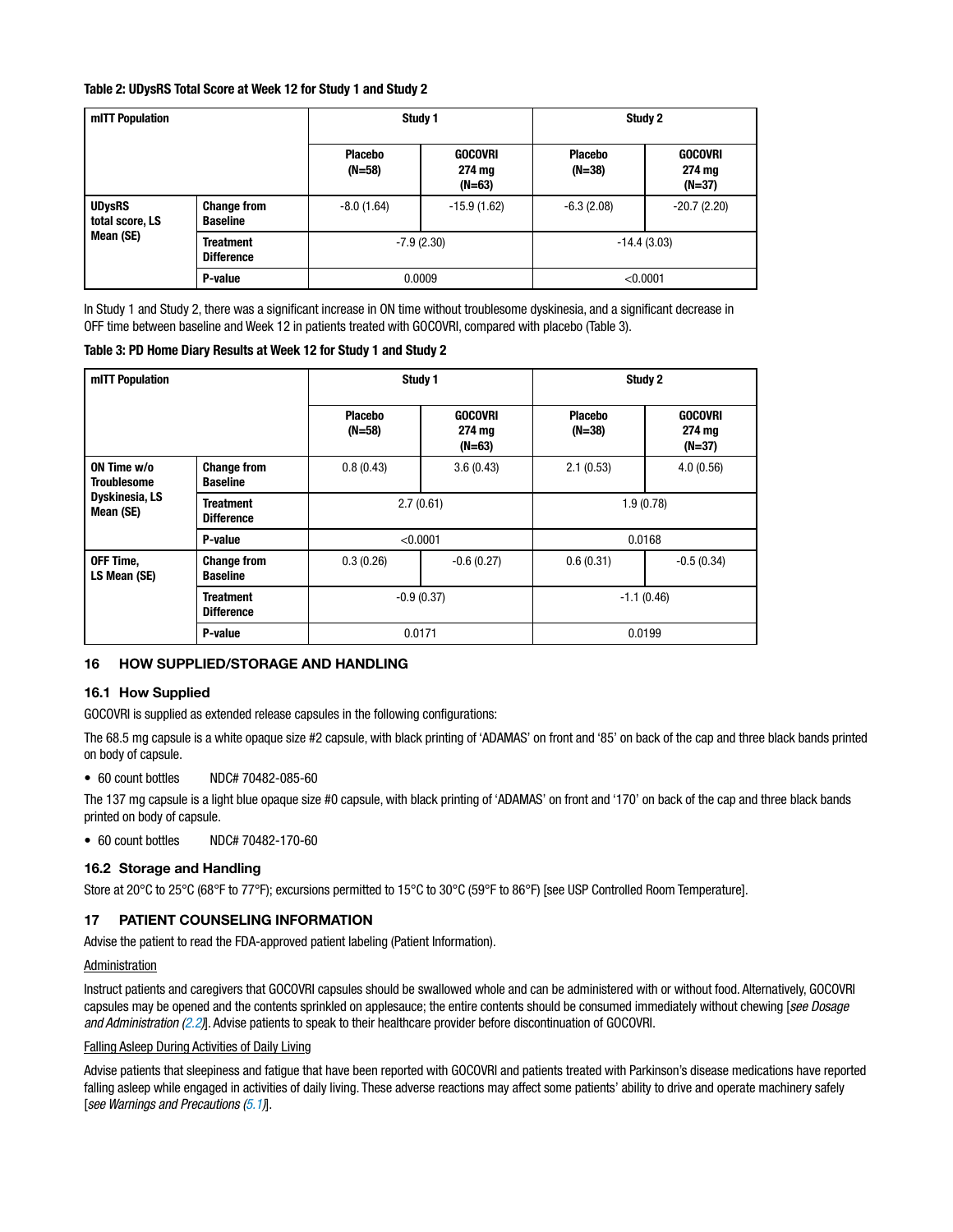### Suicidality and Depression

Instruct patients, family members, and caregivers to notify their healthcare provider if depressed mood, depression, changes in behavior or thinking, and suicidal ideation or behavior develop during treatment [*see Warnings and Precautions ([5.2](#page-2-0))*].

#### Hallucinations/Psychotic Behavior

Inform patients and caregivers that hallucinations and paranoia can occur while taking GOCOVRI. Tell patients to report unreal visions, sounds, or sensations or other psychotic behavior to their healthcare provider promptly should they develop [*see Warnings and Precautions ([5.3](#page-2-0))*].

#### Dizziness and Orthostatic Hypotension

An increased incidence of dizziness, orthostatic hypotension, and syncope was observed with administration of GOCOVRI. Caution patients against standing rapidly after sitting or lying down, especially if they have been doing so for prolonged periods and especially at the initiation of treatment with GOCOVRI [*see Warnings and Precautions ([5.4](#page-2-0))*].

# Withdrawal-Emergent Hyperpyrexia and Confusion

Advise patients to contact their healthcare provider before stopping GOCOVRI. Tell patients to inform their healthcare provider if they develop withdrawal symptoms such as fever, confusion, or severe muscle stiffness [*see Warnings and Precautions [\(5.5\)](#page-2-0)*].

#### Impulse Control/Compulsive Disorders

Inform patients of the potential for experiencing intense urges to gamble, increased sexual urges, intense urges to spend money, binge eating, and other intense urges and the inability to control these urges while taking one or more of the medications that increase central dopaminergic tone, that are generally used for the treatment of Parkinson's disease [*see Warnings and Precautions [\(5.6\)](#page-2-0)*].

# Drug Interactions

Certain medications can cause an interaction with GOCOVRI. Advise patients and/or caregivers to inform their healthcare provider of all the medicines the patient is taking, including over-the-counter medicines, dietary supplements, and herbal products. Inform patients that live influenza vaccines and consumption of alcohol are not recommended during treatment with GOCOVRI [*see Drug Interactions [\(7.1,](#page-4-0) [7.2](#page-4-0), [7.3](#page-4-0), [7.4\)](#page-4-0)*].

Manufactured for: Adamas Pharma, LLC Emeryville, CA 94608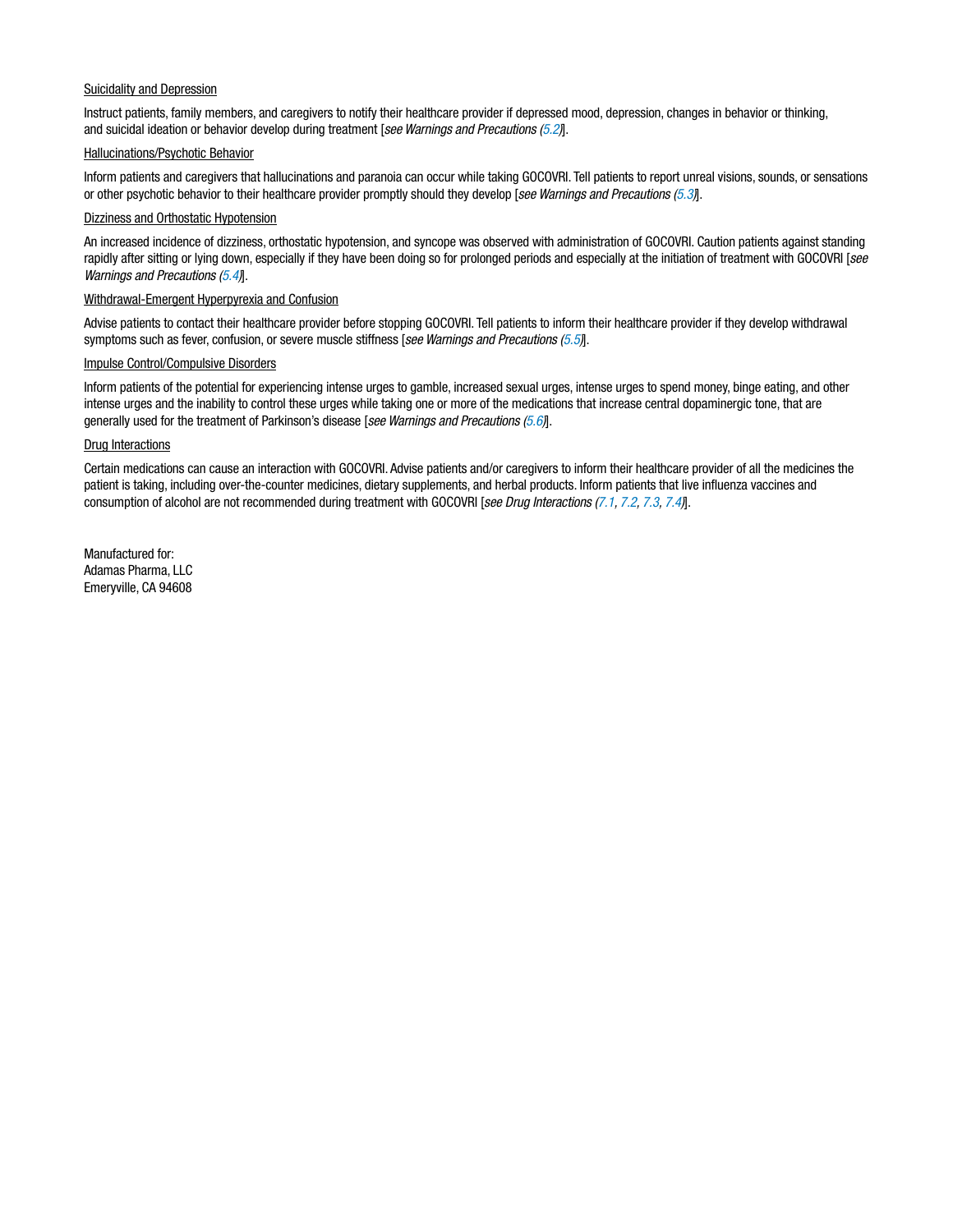# PATIENT INFORMATION

GOCOVRI™ (goh-KUV-ree)

(amantadine) extended release capsules, for oral use

# What is GOCOVRI?

GOCOVRI is a prescription medicine used for the treatment of:

• dyskinesia (sudden uncontrolled movements) in people with Parkinson's disease who are treated with levodopa therapy or levodopa therapy with other medicines that increase the effects of dopamine in the brain.

It is not known if GOCOVRI is safe and effective in children.

# Do not take GOCOVRI if you have severe kidney problems

# Before you take GOCOVRI, tell your doctor about all of your medical conditions, including if you:

- have kidney problems.
- have daytime sleepiness from a sleep disorder, have unexpected or unpredictable sleepiness or periods of sleep, take a medicine to help you sleep, or take any medicine that makes you drowsy.
- have mental problems, such as suicidal thoughts, depression, or hallucinations.
- have unusual urges including gambling, increased sex drive, compulsive eating, or compulsive shopping.
- drink alcoholic beverages. This may increase your chances of becoming drowsy or sleepy while taking GOCOVRI.
- are pregnant or plan to become pregnant. GOCOVRI may harm your unborn baby.
- are breastfeeding or plan to breastfeed. GOCOVRI can pass into your breastmilk. Talk to your doctor about the best way to feed your baby if you take GOCOVRI.

Tell your doctor about all the medicines you take, including prescription and over-the-counter medicines, vitamins, and herbal supplements.

Especially tell your doctor if you:

- take medicines like sodium bicarbonate.
- have had or are planning to have a live flu (influenza) vaccination (nasal spray). You can receive the influenza vaccination shot but should not get a live influenza vaccine while taking GOCOVRI.

Know the medicines you take. Keep a list of them to show your doctor and pharmacist when you get a new medicine.

# How should I take GOCOVRI?

- Take GOCOVRI as exactly as your doctor tells you to.
- Start GOCOVRI with 1 capsule at bedtime. Your doctor may change your dose if needed. If your doctor tells you to take 2 capsules, take them together at bedtime.
- Do not stop or change GOCOVRI before talking with your doctor. Call your doctor if you have symptoms of withdrawal such as fever, confusion, or severe muscle stiffness.
- GOCOVRI may be taken with food or without food.
- Swallow GOCOVRI capsules whole. Do not crush, chew, or divide.
- GOCOVRI capsules may be opened and sprinkled on applesauce before swallowing. Sprinkle all of the medicine in the capsule on the applesauce. Take all of the medicine right away without chewing.
- If you miss a dose of GOCOVRI, do not take an extra dose. Take your usual dose of GOCOVRI on the next day at bedtime.
- If you have forgotten to take GOCOVRI for several days, contact your doctor.
- Do not drink alcohol with your dose of GOCOVRI.
- Do not use GOCOVRI capsules that are damaged or show signs of tampering.
- If you take too much GOCOVRI, call your doctor or go to the nearest hospital emergency room right away.

# What should I avoid while taking GOCOVRI?

- Do not drive, operate machinery, or do other dangerous activities until you know how GOCOVRI affects you.
- Do not drink alcohol while taking GOCOVRI. It can increase your chances of getting serious side effects.